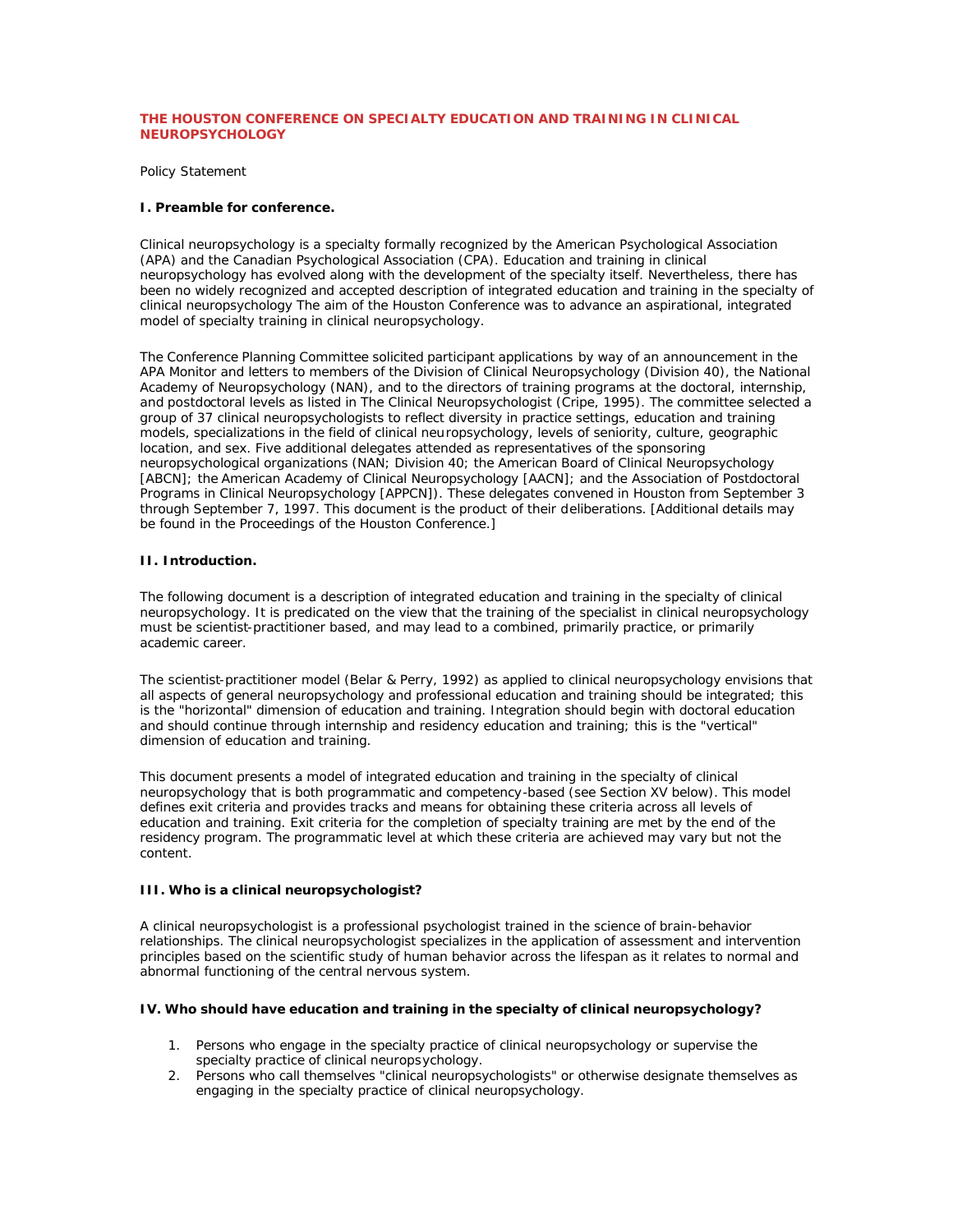3. Psychologists who engage in educating or supervising trainees in the specialty practice of clinical neuropsychology.

# **V. Professional and scientific activity.**

The clinical neuropsychologist's professional activities are included within the seven core domains delineated in the Petition for the Recognition of a Specialty in Professional Psychology submitted by Division 40 of the APA to the Commission for the Recognition of Specialties and Proficiencies in Professional Psychology (CRSPPP). These core domains are: assessment, intervention, consultation, supervision, research and inquiry, consumer protection, and professional development. The scientific activities of the specialist in clinical neuropsychology can vary widely. The specialist whose professional activities involve diverse cultural, ethnic, and linguistic populations has the knowledge and skills to perform those activities competently and ethically. The essential knowledge and skill competencies for these activities are outlined below.

### **VI. Knowledge base.**

Clinical neuropsychologists possess the following knowledge. This core knowledge may be acquired through multiple pathways, not limited to courses, and may come through other documentable didactic methods.

1. Generic Psychology Core

- A. Statistics and methodology
- B. Learning, cognition and perception
- C. Social psychology and personality
- D. Biological basis of behavior
- E. Life span development
- F. History
- G. Cultural and individual differences and diversity
- 2. Generic Clinical Core
	- A. Psychopathology
	- B. Psychometric theory
	- C. Interview and assessment techniques
	- D. Intervention techniques
	- E. Professional ethics

3. Foundations for the study of brain-behavior relationships

- A. Functional neuroanatomy
- B. Neurological and related disorders including their etiology, pathology, course and treatment
- C. Non-neurologic conditions affecting CNS functioning
- D. Neuroimaging and other neurodiagnostic techniques
- E. Neurochemistry of behavior (e.g., psychopharmacology)
- F. Neuropsychology of behavior
- 4. Foundations for the practice of clinical neuropsychology
	- A. Specialized neuropsychological assessment techniques
	- B. Specialized neuropsychological intervention techniques
	- C. Research design and analysis in neuropsychology
	- D. Professional issues and ethics in neuropsychology
	- E. Practical implications of neuropsychological conditions

#### **VII. Skills.**

Clinical neuropsychologists possess the following generic clinical skills and skills in clinical neuropsychology. These core skills may be acquired through multiple pathways, not limited to courses, and may come through other documentable didactic methods. Domains of skills and examples are: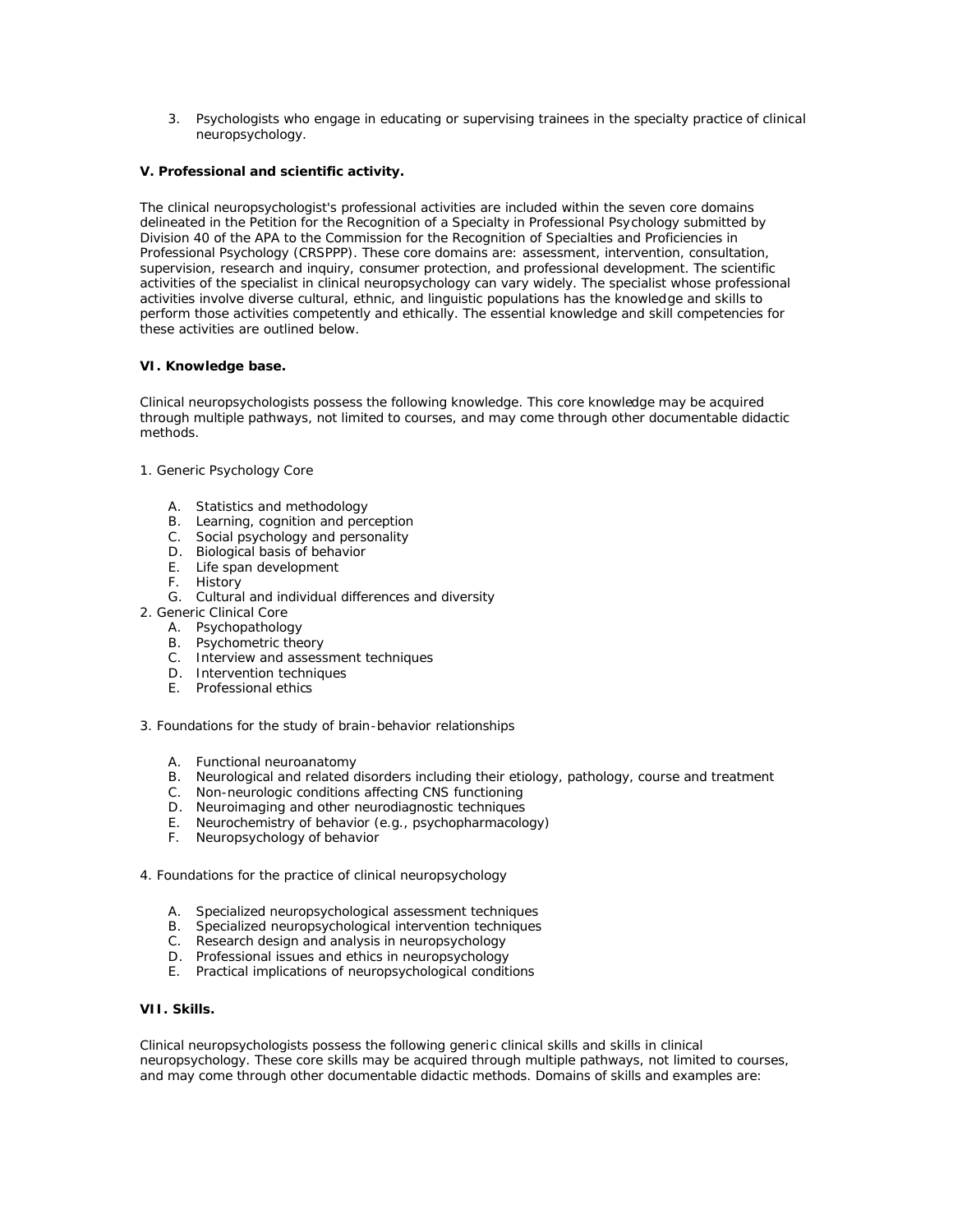- 1. Assessment
	- o Information gathering
	- o History taking
	- o Selection of tests and measures
	- o Administration of tests and measures
	- Interpretation and diagnosis
	- o Treatment planning
	- **Report writing**
	- o Provision of feedback
	- o Recognition of multicultural issues
- 2. Treatment and Interventions
	- o Identification of intervention targets
	- o Specification of intervention needs<br>o Formulation of an intervention plan
	- o Formulation of an intervention plan<br>
	o Implementation of the plan<br>
	o Monitoring and adjustment to the pl
	- Implementation of the plan
	- Monitoring and adjustment to the plan as needed
	- o Assessment of the outcome
	- o Recognition of multicultural issues
- 3. Consultation (patients, families, medical colleagues, agencies, etc.)
	- o Effective basic communication (e.g. listening, explaining, negotiating)
	- o Determination and clarification of referral issues
	- o Education of referral sources regarding neuropsychological services (strengths and limitations)
	- o Communication of evaluation results and recommendations
	- o Education of patients and families regarding services and disorder(s)
- 4. Research
	- o Selection of appropriate research topics<br>
	Review of relevant literature
	- Review of relevant literature
	- o Design of research
	- o Execution of research<br>o Monitoring of progress
	- o Monitoring of progress<br>o Evaluation of outcome
	- o Evaluation of outcome<br>
	o Communication of result
	- Communication of results
- 5. Teaching and Supervision
	- o Methods of effective teaching
	- o Plan and design of courses and curriculums
	- o Use of effective educational technologies
	- o Use of effective supervision methodologies (assessment, intervention, and research)
	- o It is recognized that the relative weightings of these dimensions may vary from one
		- program to another.

# **VIII. Doctoral education in clinical neuropsychology.**

Specialization in clinical neuropsychology begins at the doctoral level which provides the generic psychology and clinical core. In addition, it includes foundations for the study of brain-behavior relations and the practice of clinical neuropsychology. All of these are specified above in Sections VI and VII.

Doctoral education in clinical neuropsychology occurs at a regionally accredited institution. All basic aspects of the generic psychology and generic clinical cores should be completed at the doctoral level. The foundation of brain-behavior relationships should be developed to a considerable degree at this level of training. Yet, variability may occur between doctoral programs in the degree to which foundations of brain-behavior relationships and clinical neuropsychology practice are emphasized.

Entry and exit criteria for this level are those specified by the doctoral program.

#### **IX. Internship training in clinical neuropsychology.**

The purpose of the internship is to complete training in the general practice of professional psychology and extend specialty preparation in science and professional practice in clinical neuropsychology. The percentage of time in clinical neuropsychology should be determined by the training needs of the individual intern.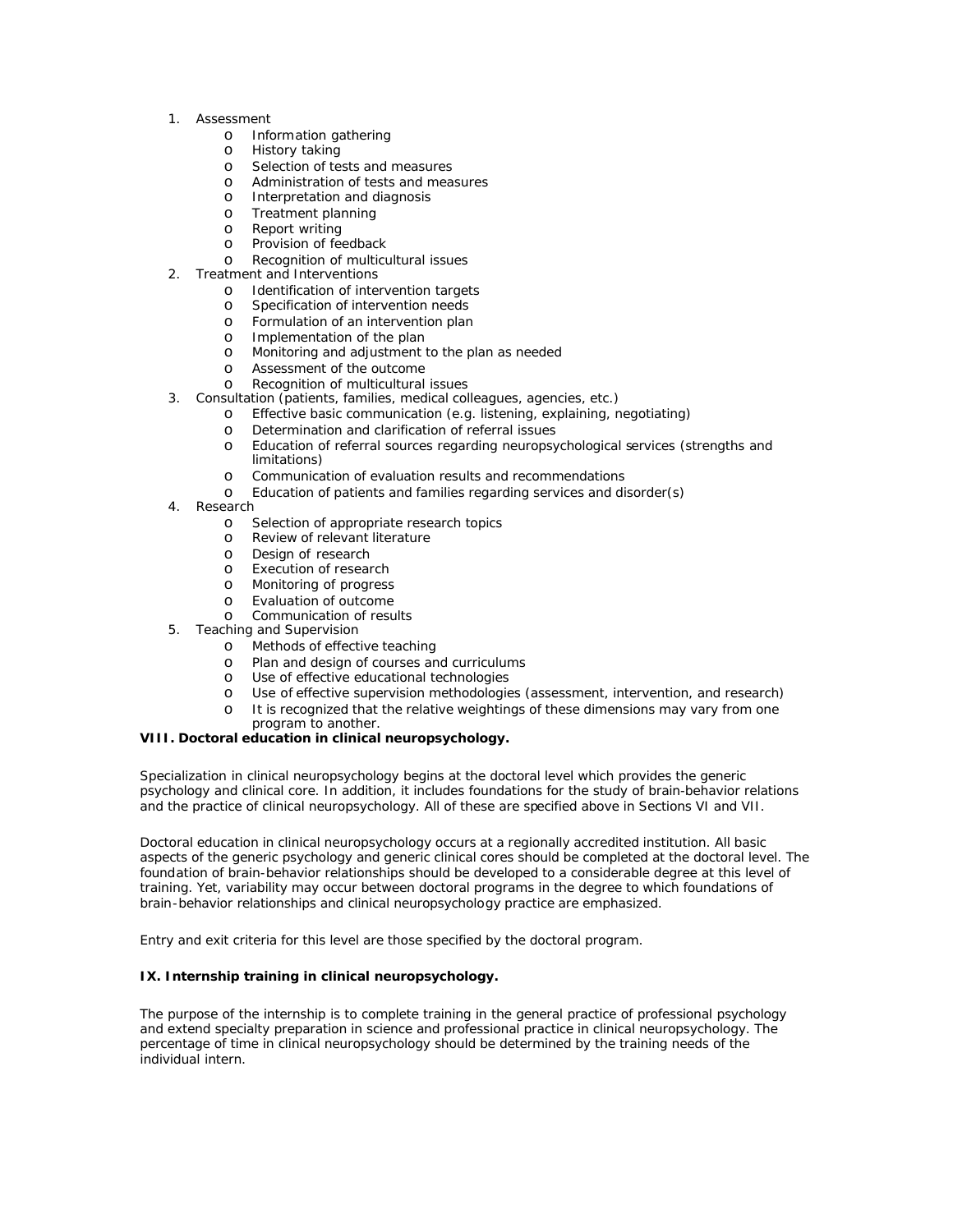Internships must be completed in an APA or CPA approved professional psychology training program. Internship entry requirements are the completion of all graduate education and training requirements including the completion of the doctoral dissertation.

### **X. Residency education and training in clinical neuropsychology.**

Residency education and training is designed to provide clinical, didactic and academic training to produce an advanced level of competence in the specialty of clinical neuropsychology and to complete the education and training necessary for independent practice in the specialty. The postdoctoral residency program is a required component in specialty education in clinical neuropsychology. The expected period of residency extends for the equivalent of two years of full-time education and training. The residency experience must occur on at least a half-time basis.

These programs will pursue accreditation supporting the following assurances.

- 1. The faculty is comprised of a board-certified clinical neuropsychologist and other professional psychologists;
- 2. Training is provided at a fixed site or on formally affiliated and geographically proximate training sites, with primarily on-site supervision;
- 3. There is access to clinical services and training programs in medical specialties and allied professions;
- 4. There are interactions with other residents in medical specialties and allied professions, if not other residents in clinical neuropsychology;
- 5. Each resident spends significant percentages of time in clinical service, and clinical research, and educational activities, appropriate to the individual resident's training needs.

Entry into a clinical neuropsychology residency program should be based upon completion of an APA or CPA accredited doctoral education and training program. Clinical neuropsychology residents will have successfully completed an APA or CPA accredited internship program which includes some training in clinical neuropsychology.

Exit criteria for the residency are as follows:

- 1. Advanced skill in the neuropsychological evaluation, treatment and consultation to patients and professionals sufficient to practice on an independent basis;
- 2. Advanced understanding of brain-behavior relationships;
- 3. Scholarly activity, e.g., submission of a study or literature review for publication, presentation, submission of a grant proposal or outcome assessment.
- 4. A formal evaluation of competency in the exit criteria 1 through 3 shall occur in the residency program.
- 5. Eligibility for state or provincial licensure or certification for the independent practice of psychology.
- 6. Eligibility for board certification in clinical neuropsychology by the American Board of Professional Psychology.

# **XI. Nature and Place of subspecialties within clinical neuropsychology.**

In the future, subspecialties in clinical neuropsychology may be recognized (e.g., child, pediatric, geriatric, rehabilitation). In fact, many clinical neuropsychologists currently concentrate their professional and scientific activities in relatively focused areas of the clinical neuropsychology specialty. Thus, it is expected that some or all of these areas of concentration will eventually be seen as bona fide subspecialties. One implication of this view is that residencies may emerge that reflect concentrations in these subspecialties.

# **XII. Continuing education in clinical neuropsychology.**

All specialists in clinical neuropsychology are expected to engage in annual continuing education. The goal of continuing education is to enhance or maintain the already established competence of clinical neuropsychologists by updating previously acquired knowledge and skills or by acquiring new knowledge or skills. Continuing education is not a method for acquiring core knowledge or skills to practice clinical neuropsychology or identify oneself as a clinical neuropsychologist. Continuing education also should not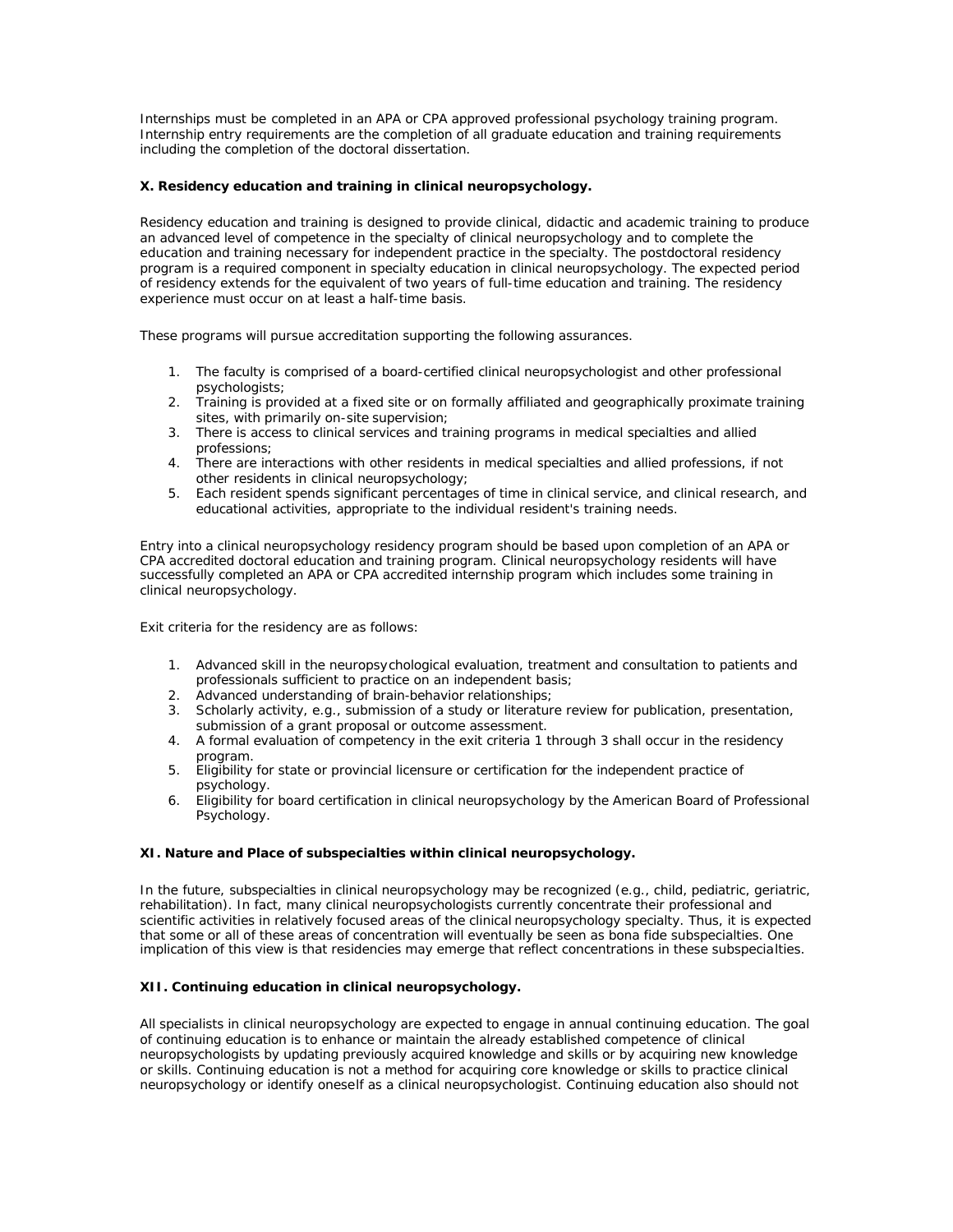be the primary vehicle for career changes from another specialty area in psychology to clinical neuropsychology.

### **XIII. Diversity in education and training.**

The specialty of clinical neuropsychology should attempt to actively involve (enroll, recruit) individuals from diverse backgrounds at all levels of education and training in clinical neuropsychology.

#### **XIV. Application of the model.**

This document is not to be applied retroactively to individuals currently trained or in training in the specialty of clinical neuropsychology. Individuals entering the specialty or training for the specialty of clinical neuropsychology prior to the implementation of this document are governed by existing standards as to the appropriateness of identifying themselves as clinical neuropsychologists.

### **XV. Model of Integrated Education and Training in Clinical Neuropsychology.**

Figure 1 demonstrates how different degrees of specialty knowledge and skills (horizontal dimension) are acquired at various levels of training (vertical dimension). The model facilitates longitudinal integration and continuity in knowledge and skill acquisition with an emphasis that will vary according to level of training. The two charts show the education and training sequence for (A) an individual who acquires some of these areas primarily at the doctoral level and (B) an individual who acquires some of these areas to a lesser degree at the doctoral level and much greater degree at the internship and residency levels.